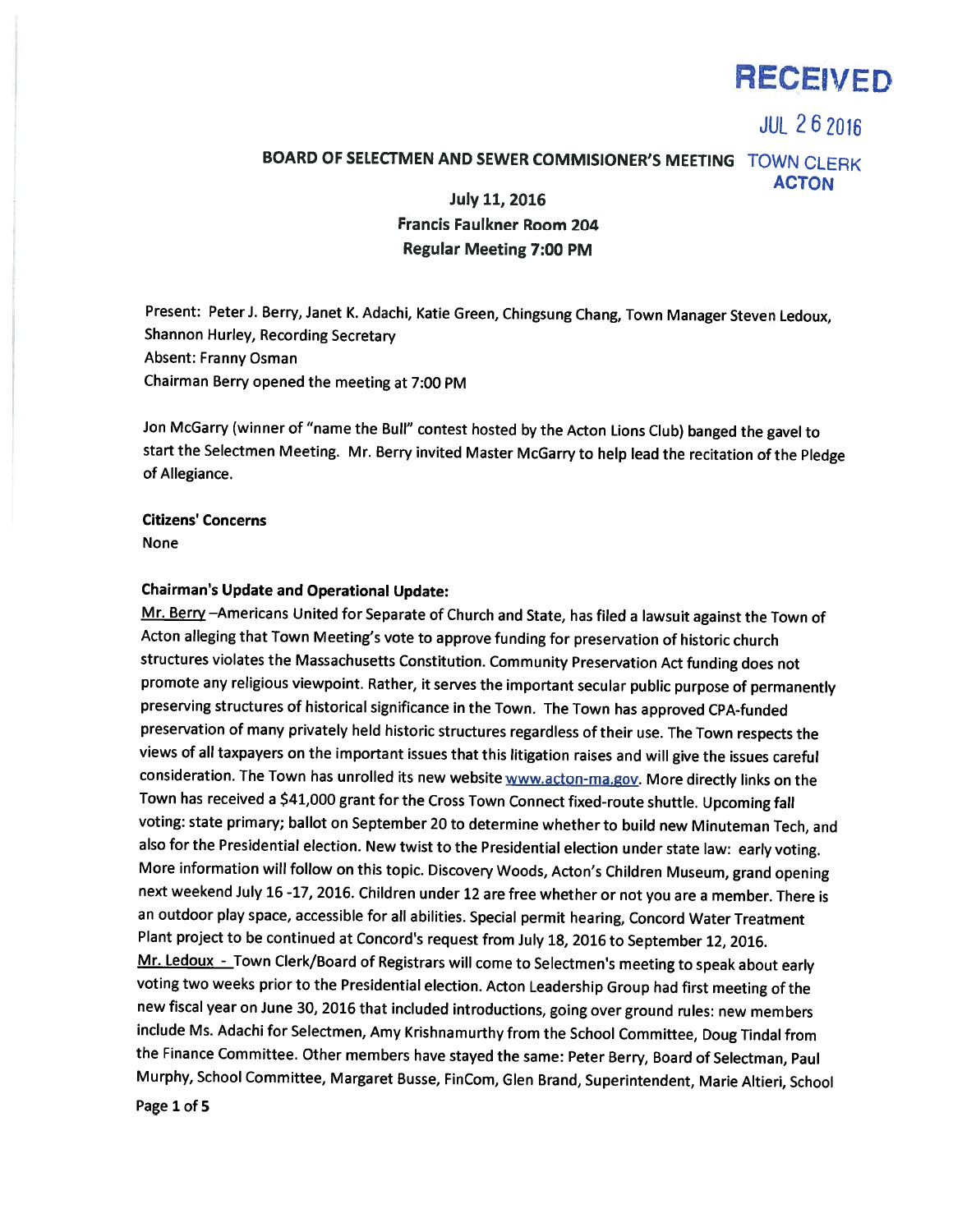Administration, Stephen Barrett, Finance Director, and Steve Ledoux, Town Manager. Glen and Steve will put together schedule for ALG so there are no conflicts with other meetings. Article in Beacon and Concord Journal about Nagog Pond treatment <sup>p</sup>lant project misrepresented Mr. Ledoux and Counsel so Mr. Ledoux emailed Concord to set the record straight.

## Public Hearings and Appointments

7:10 PM - Alleged Underage Service, Red White and Brew - Mr. Berry read the public hearing notice and stated the hearing was rescheduled to August 8, <sup>2016</sup> at 7:30 PM.

7:45 PM - Draft Aggregation Plan - Special Town Meeting approved pursuing a plan. Mary Smith, Steve Long, Matthew Selby, Andrea Ristine, and Steve Ledoux interviewed three firms in May. All unanimously recommended Peregrine Energy as Town's consultant. Peregrine will file with Department of Utilities and Department of Energy Resources. Marlana Petton and Paul Gromer of Peregrine did presentation about municipal electricity aggregation, group purchasing in which <sup>a</sup> city or town selects an electricity supplier on behalf of its residents and businesses. Under state law it is an opt- out program. All residents will become <sup>a</sup> part of the program if they do not opt out. There is no fee or penalty to opt out.

## Benefits:

- Greener, cost-effective electricity
- Choice for residents
- More predictable prices year round
- Transparency, consumer friendly

Only change residents will see is <sup>a</sup> change in supplier. Delivery service unchanged. No interruption in service. Anyone eligible for discounts can still get the discounts.

Public education program six weeks before program launch and continue for the duration. Kick off public campaign, <sup>30</sup> days before "launch"; opt-out letter will be sent followed by public information sessions. Target to launch in March.

Eligible customers can opt back in if they opt out but they will be <sup>g</sup>iven the market rate and not the program rate. Eligible participants are residents and business in Acton with existing service with Eversource. So <sup>a</sup> customer with another source would not be eligible and included automatically but could opt into this program and get the program rate. Fall is the best time for procurement. Town has say in how long the comment period will be. Peregrine will submit preliminary <sup>p</sup>lan during comment period, and meet with town representatives to review and discuss both citizen and staff comments, before finalizing with Department of Energy Resources.

David Clough: 14 Evergreen Road-Asked if companies with own aggregator could opt in before or only after the program launches. Ms. Patton explained that they may opt in before or after the program begins. In all cases you would receive the program rate.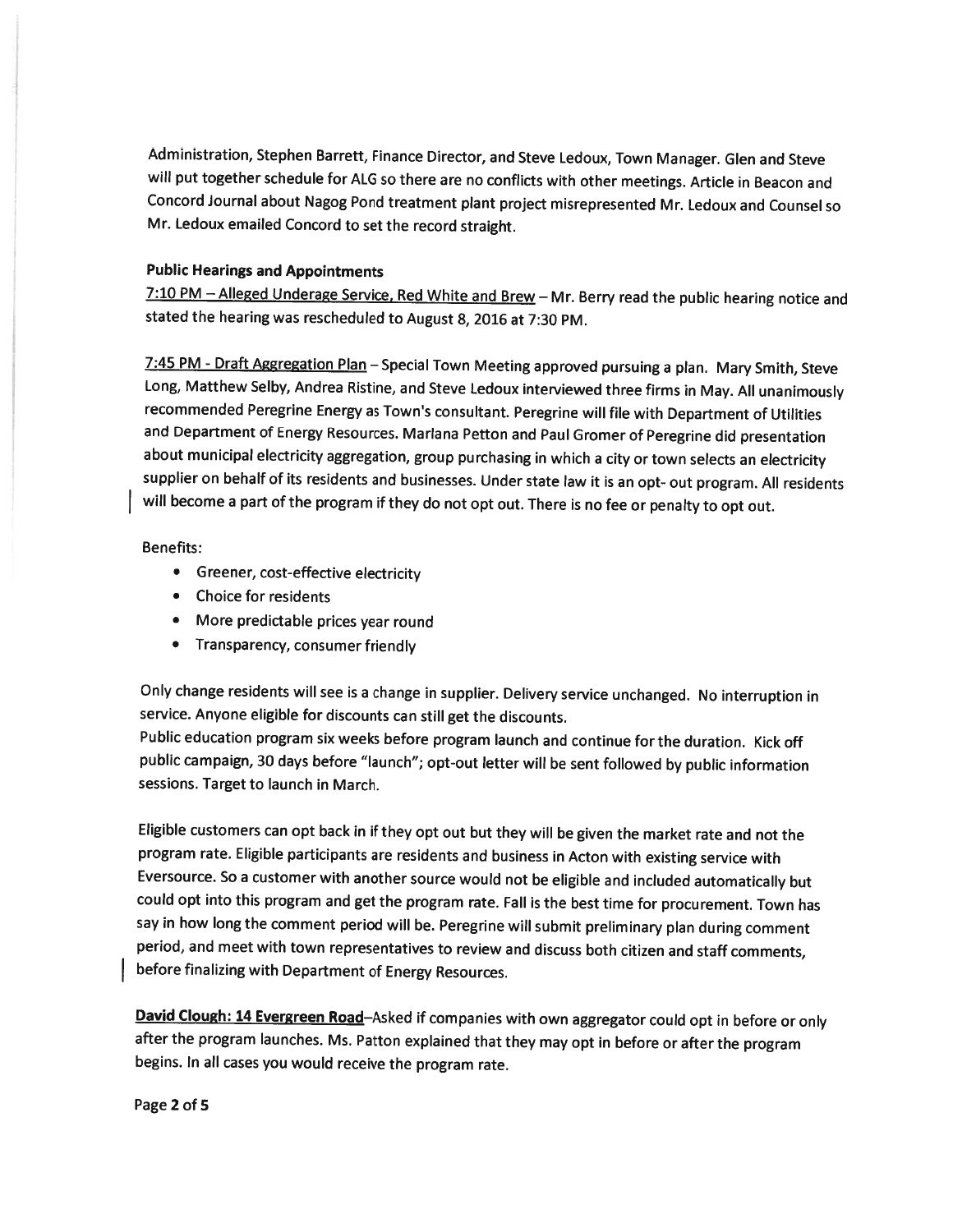Shuyu Lee - 99 Skyline Drive-Asked how this plan will impact the Town financially and how it will affect local business to receive <sup>a</sup> better electrical service. Mr. Gromer explained that there is no financial impact - no financial commitment to pay Peregrine, and Peregrine does not monitor the kWh delivery just how it is supplied and paid for.

Steve Long – Green Acton – Expresses appreciation for the support of the Town Manager and Selectmen. Spoke about incentive programs and wants to help consumers use more energy when there is less consumption so the Town can receive lower rates.

8:00 PM - Common Victualler, Filho's Cucina - Mr. Berry read notice. Application by Ozzie Filho, who recently purchased Bella Famiglia. Ms. Adachi confirmed that Filho's is dealing with the Planning Department for <sup>a</sup> new sign and the Health Department for food permitting. Ms. Green moves to approve Common Victualler License for Filho's Cucino. Mr. Chang Seconds. All Ayes (4-0).

## Selectmen's Business

Goals and Liaison Assignments - Mr. Berry reviewed the short- term and long-term Selectmen goals, and Selectmen agree<sup>d</sup> on liaison assignments for all goals.

# SELECTMEN SHORT TERM GOALS LIASON ASSIGNMENTS

- 1. Ms. Green Complete <sup>a</sup> Master Plan for 348-364 Main Street
- 2. Ms. Osman Create <sup>a</sup> West Acton Development Committee, including Sewer
- 1. Mr. Berry South Acton Train Station and Commuter Solutions
- 2. Ms. Adachi Develop Implementation Plan for new Storm Water Permit
- 3. Mr. Chang Work with Finance Committee and School Committee to enhance Communications with the Public

#### SELECTMEN LONG TERM GOALS LIASON ASSIGNMENTS

- 1. Ms. Adachi -Develop Comprehensive Capital Plan
- 2. Mr. Berry Analyze Fire and EMS Service Delivery
- 3. Ms. Green Build more Affordable Housing
- 4. Mr. Chang Develop of Targeted Economic Development Plan for Business Districts
- 5. Ms. Osman Develop Plan for Sewer expansion

Ms. Green moved to ratify short and long term goals, Ms. Adachi second. All Ayes.

Discussion on Fall Town Meeting and Closing of Warrant – October 5<sup>th</sup> is date for tentative Special Town Meeting which would be held in the upper gym since the auditorium is booked.

Mr. Ledoux drafted for the Board's consideration some criteria for calling <sup>a</sup> Town Meeting, setting aside the issue of whether the Board wants to establish <sup>a</sup> regular Fall Town Meeting for zoning issues:

1. Issues of timeliness. The Town will lose an opportunity if it doesn't act within <sup>a</sup> certain period of time. Examples of such are: litigation settlements; purchase of land under the right of first refusal, and certain aspects of labor settlements.

Page 3 of 5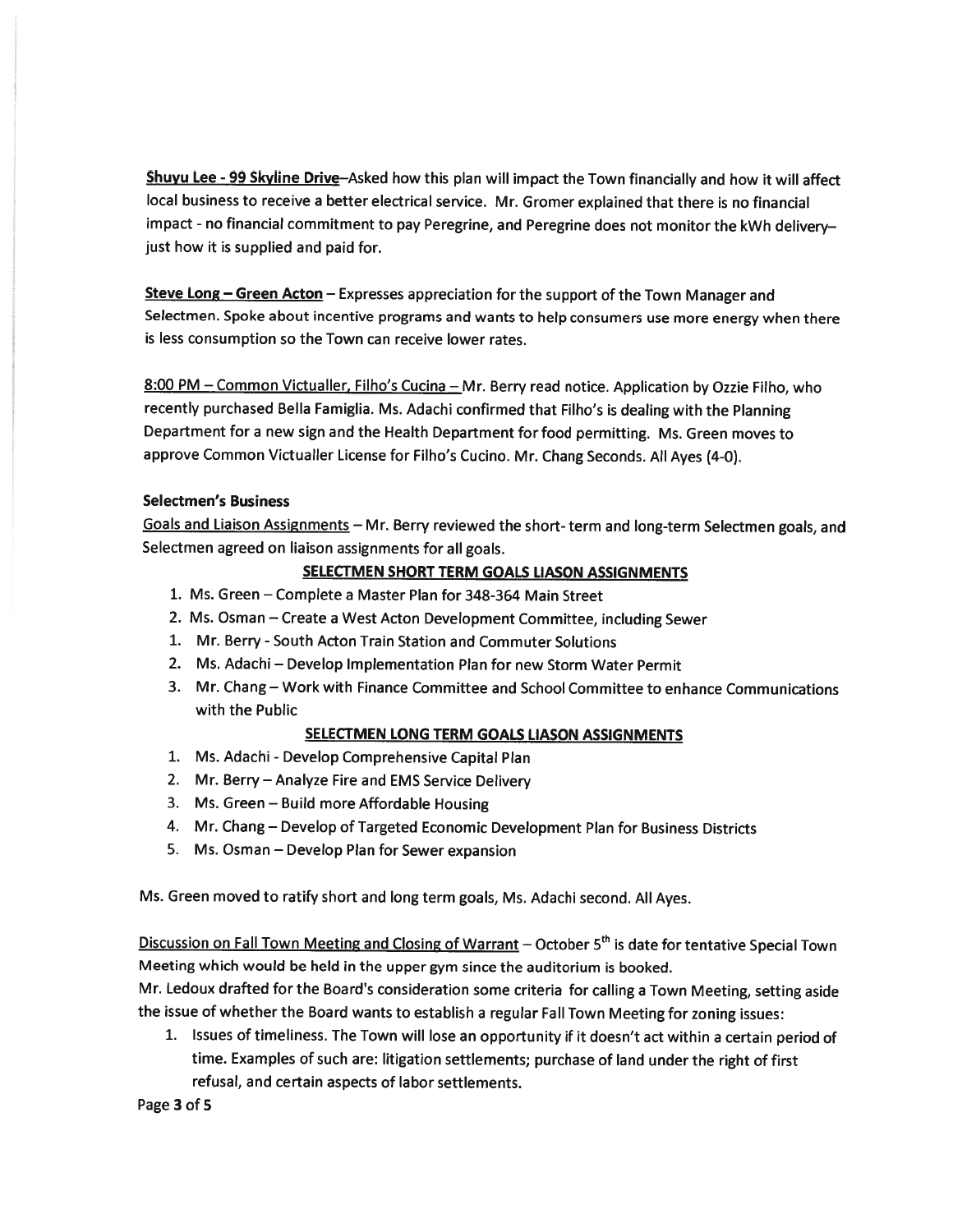- 2. Requirements of grants if things such as <sup>a</sup> local match must be approved.
- 3. Acceptance of <sup>g</sup>ifts of land.

Two to three possible issues thus far for <sup>a</sup> possible fall Town Meeting including 1) Fire Union collective bargaining agreement and moving forward with the advanced life support program, which requiresTown to notify CM ERA <sup>6</sup> months' from July <sup>1</sup> 2017; 2) potential senior center lease issues; committee reviewing proposals is evaluating three sites. The Board agrees that the criteria are helpful documentation but moving item #2 into #1. 3) proposed Community Preservation Acton surcharge increase. Town Manager recommends holding off on closing warrant until August.

Discussion on Designation of Implementing Authority Pursuant to Section 5.1 of Bylaw X— Ms. Adachi explained that under the new storm water bylaw, Bylaw X, the Selectmen were responsible for implementing the requirements or designating Town staff members to assume that responsibility. She proposed <sup>a</sup> motion for designation of Implementing Authority under Bylaw X: Move pursuant to Section 8.1 of Town of Acton Bylaw X, pertaining to storm water management and erosion and sediment control ("Bylaw X"), that:

1) the Acton Board of Selectmen designate collectively the Land Use and Economic Development Director, the Town Engineer/Public Works Director, and the Town of Acton departments under their administrative authority as the Implementing Authority under Bylaw <sup>X</sup> responsible for carrying out the provisions of Bylaw <sup>X</sup> as well as any related Regulations that the Board of Selectmen may adopt; and

2) the designated Implementing Authority report at least annually to the Board of Selectmen on the status of implementation efforts under Bylaw X.

Ms. Green seconded . All Ayes (4-0)

Selectmen to Approve Acton <sup>2020</sup> Committee Membership Change —Mr. Berry made <sup>a</sup> correction, explaining that the proposed change in membership should be from <sup>7</sup> full members to <sup>5</sup> full members with continuation of two associates (and not <sup>5</sup> members to <sup>3</sup> members as listed in the agenda). With that change Mr. Berry moved to change the membership of Acton <sup>2020</sup> from <sup>7</sup> to <sup>5</sup> full members. Ms. Green second. All Ayes (4-0).

Discussion of <sup>a</sup> <sup>3</sup> Board Meeting- ALG meeting - Mr. Berry explained that the meeting would include members of the School Committee, Finance Committee, Board of Selectmen. He has been communicating with FinComm chairman Margaret Busse, and School Committee vice chairman for Acton Amy Krishnamurthy. Amy offered to host the three-Board meeting. Mr. Ledoux suggested teambuilding exercises to help with communication between Boards. Mr. Berry has <sup>a</sup> July 20, <sup>2016</sup> meeting with Ms. Busse and Ms. Krishnamurthy. The meeting will be posted and therefore open to the public. The thought was that Acton Leadership group facilitator Bart Wendell would moderate team-building

Page 4 of 5